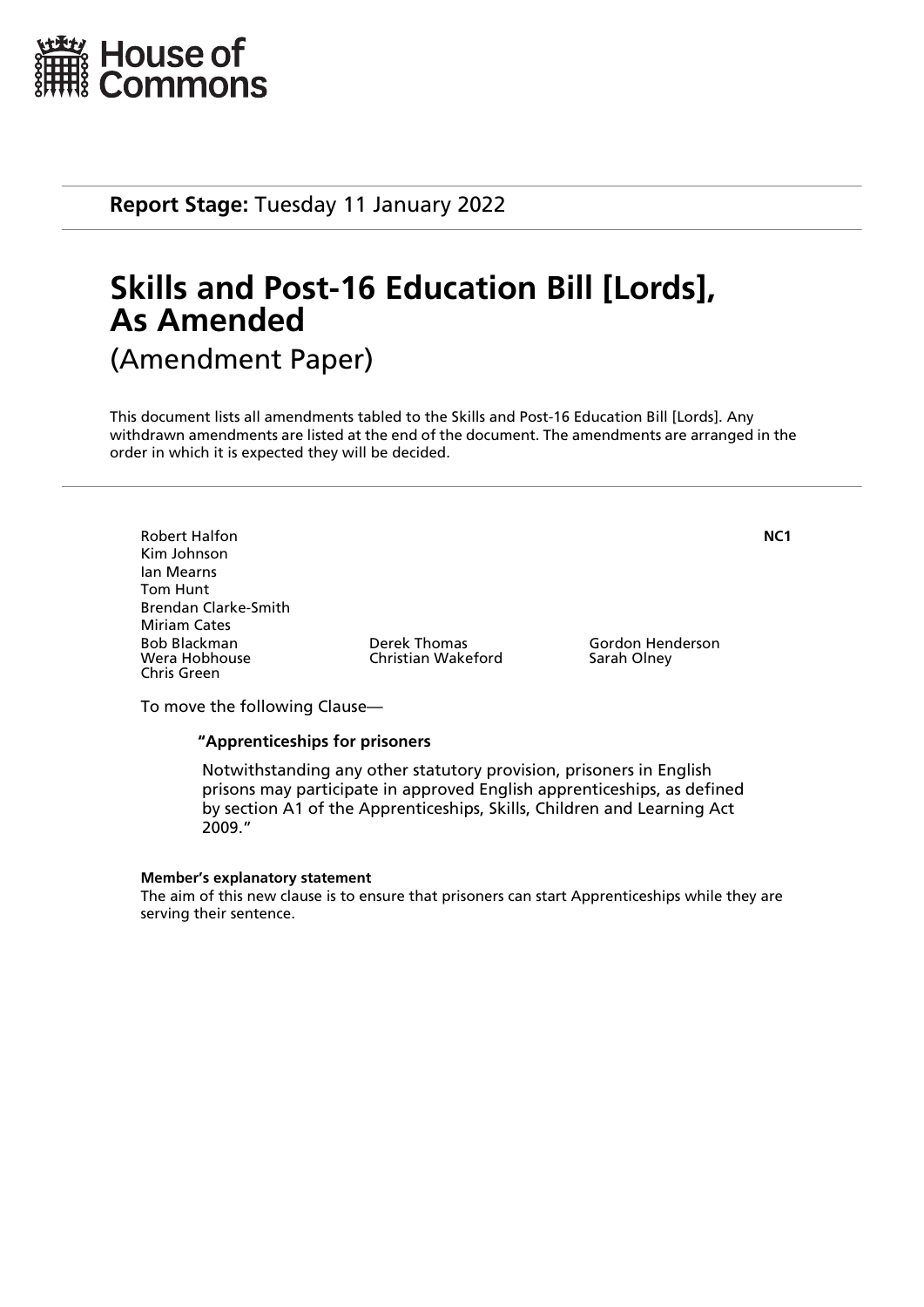| <b>Robert Halfon</b>          |                     |             | NC <sub>2</sub> |
|-------------------------------|---------------------|-------------|-----------------|
| Peter Aldous                  |                     |             |                 |
| <b>Bob Blackman</b>           |                     |             |                 |
| Derek Thomas                  |                     |             |                 |
| Gordon Henderson              |                     |             |                 |
| Wera Hobhouse                 |                     |             |                 |
| Christian Wakeford            | <b>Miriam Cates</b> | Sarah Olney |                 |
|                               |                     |             |                 |
| To move the following Clause- |                     |             |                 |

### **"Provision of opportunities for education and skills development**

- (1) Any person of any age has the right to free education on an approved course up to Level 3 supplied by an approved provider of further or technical education, if he or she has not already studied at that level.
- (2) Any approved provider must receive automatic in-year funding for any student covered by subsection (1), and supported by the Adult Education Budget, at a tariff rate set by the Secretary of State.
- (3) Any employer receiving apprenticeship funding must spend at least two thirds of that funding on people who begin apprenticeships at Levels 2 and 3 before the age of 25."

### **Member's explanatory statement**

This new clause would provide for education and skills development up to a Level 3 qualification for any person of any age supplied by an approved provider if they have not already studied at that level.

| <b>Robert Halfon</b>        |                     | NC3         |
|-----------------------------|---------------------|-------------|
| Bob Blackman                |                     |             |
| Derek Thomas                |                     |             |
| Gordon Henderson            |                     |             |
| Wera Hobhouse               |                     |             |
| Christian Wakeford          |                     |             |
| Peter Aldous<br>Chris Green | <b>Miriam Cates</b> | Sarah Olney |

To move the following Clause—

## **"Amendments to section 42B of the Education Act 1997**

- (1) Section 42B of the Education Act 1997 is amended as follows.
- (2) After subsection (1) insert—
- "(1A) In complying with subsection (1), the proprietor must give a representative range of education and training providers (including, where reasonably practicable, a university technical college) access to registered pupils on at least three occasions during each of the first, second and third key phase of their education."
- (3) After subsection (2) insert—

"(2A)The proprietor of a school in England within subsection (2) must—

(a) ensure that each registered pupil meets, during both the first and second key phase of their education, with a representative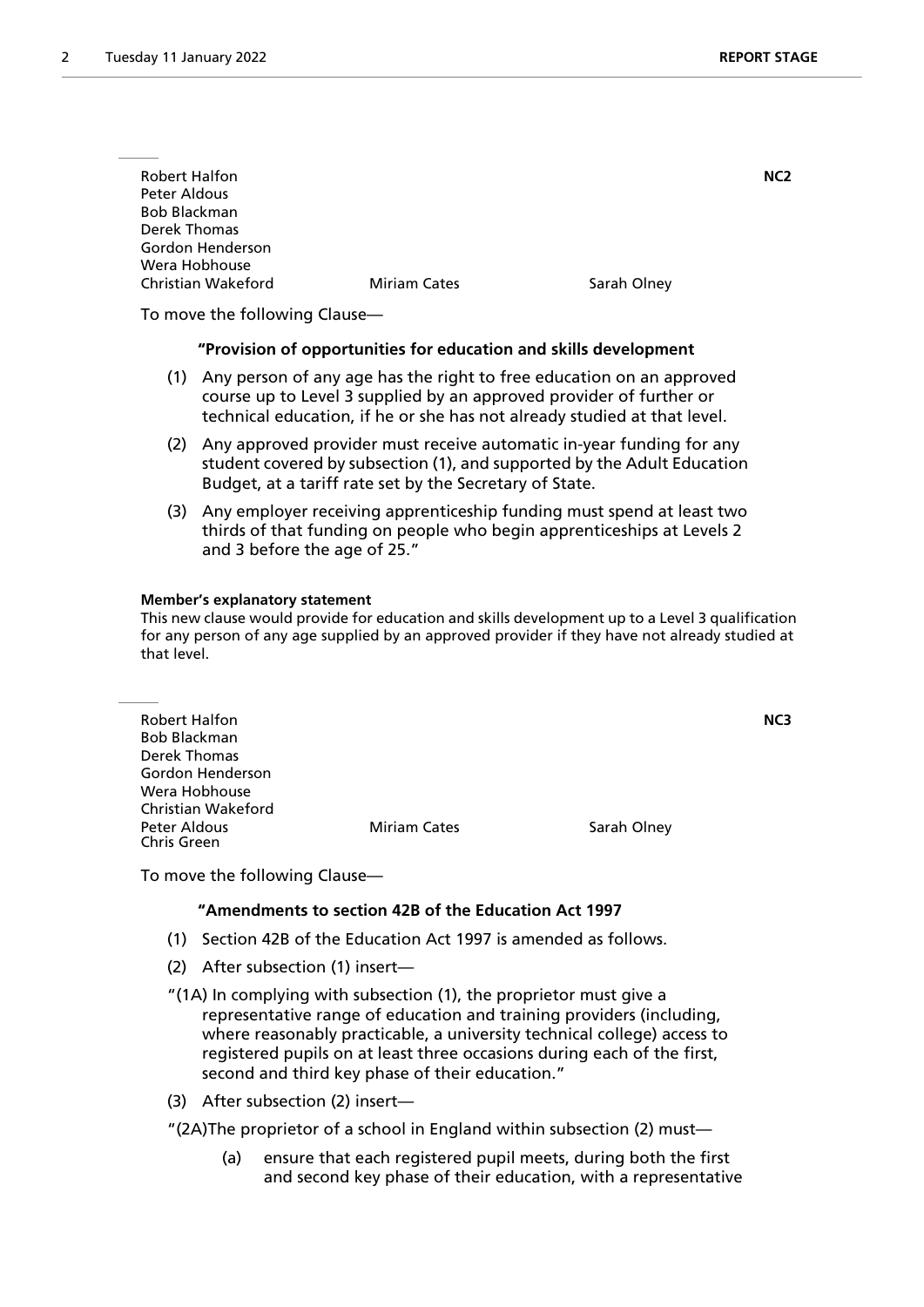range of education and training providers to whom access is given, and

- (b) ask providers to whom access is given to provide information that includes the following—
	- (i) information about the provider and the approved technical education qualifications or apprenticeships that the provider offers,
	- (ii) information about the careers to which those technical education qualifications or apprenticeships might lead,
	- (iii) a description of what learning or training with the provider is like, and
	- (iv) responses to questions from the pupils about the provider or technical education qualifications and apprenticeships.
- (2B) Access given under subsection (1) must be for a reasonable period of time during the standard school day."
- (4) After subsection (5)(a), insert—
	- "(aa) a requirement to provide access to a representative range of education and training providers to include where practicable a university technical college;"
- (5) In subsection (5)(c), after "access" insert "and the times at which the access is to be given;"
- (6) After subsection (5)(c), insert—
	- "(d) an explanation of how the proprietor proposes to comply with the obligations imposed under subsection (2A)."
- (7) After subsection (9), insert—

"(9A) For the purposes of this section—

- (a) the first key phase of a pupil's education is the period—
	- (i) beginning at the same time as the school year in which the majority of pupils in the pupil's class attain the age of 13, and
	- (ii) ending with 28 February in the following school year;
- (b) the second key phase of a pupil's education is the period—
	- (i) beginning at the same time as the school year in which the majority of pupils in the pupil's class attain the age of 15, and
	- (ii) ending with 28 February in the following school year;
- (c) the third key phase of a pupil's education is the period—
	- (i) beginning at the same time as the school year in which the majority of pupils in the pupil's class attain the age of 17, and
	- (ii) ending with 28 February in the following school year.""